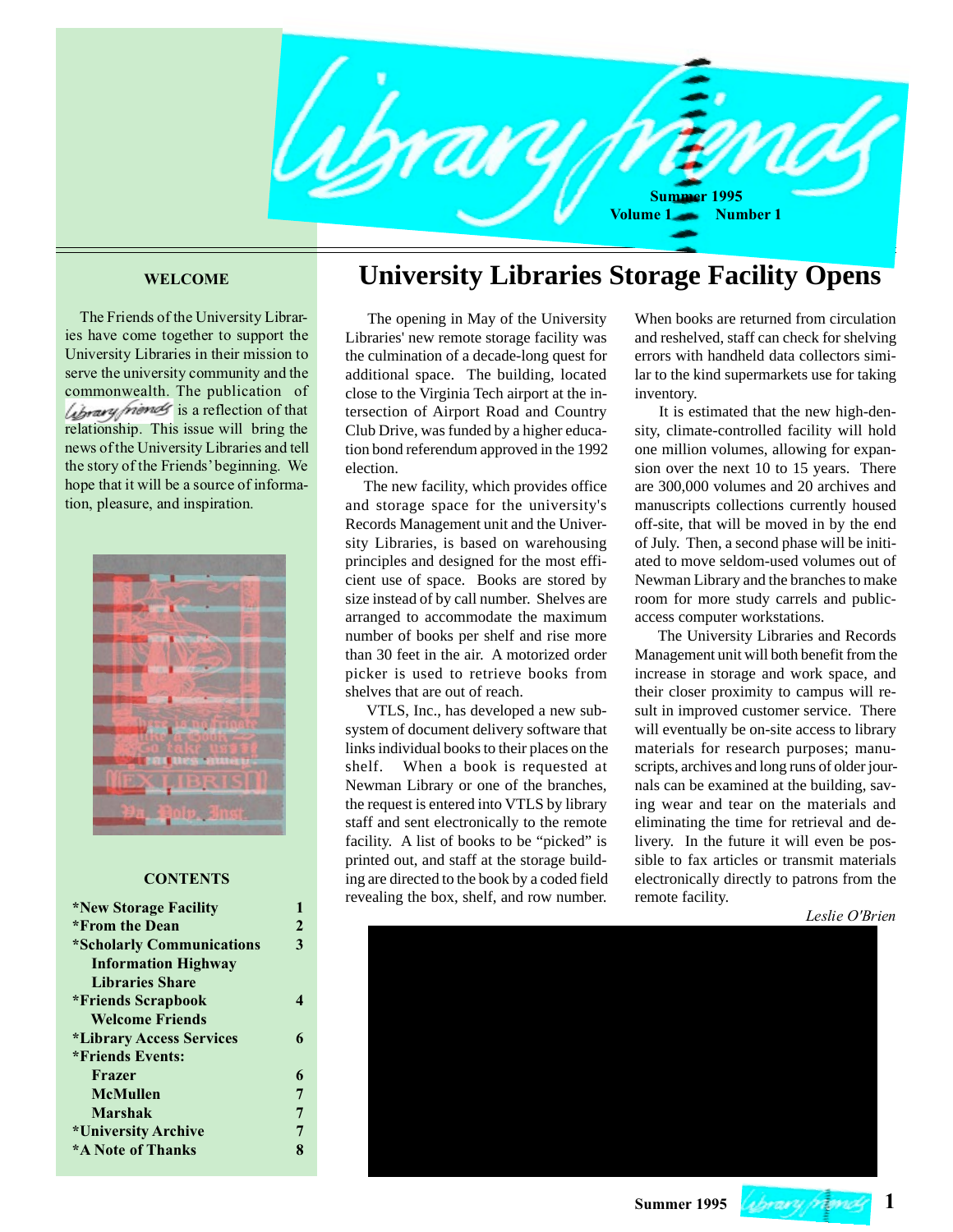## **From the Dean of the University Libraries**

## **The University Libraries**

 The University Libraries began in 1872 with the existence of the college which was to become Virginia Tech. Composed of Newman Library and its four branches--Art and Architecture, Geology, Veterinary Medicine, and the Northern Virginia Graduate Center -- University Libraries houses vast resources both traditional and hightech.



# **Friends of the University Libraries**

 The Friends of the University Libraries was founded in 1994 as a support and advocacy group for the University Libraries. Its purpose is to publicize the libraries' resources, promote their use, and encourage giving to maintain the libraries' excellence.

*For more information about the Friends please contact Margaret Shuler, P.O. Box 90001, Blacksburg, VA 24062-9001, (703) 231-3427, or use e mail (friends@vt.edu).*

Editor, Margaret F. Shuler Exectutive Secretary, Friends

Layout Editor, Elizabeth Ackermann Special Collections Department

Technical Assistance, Jenny Akers University Printing Services

Special thanks to Clara Cox and Warren Strother for their expert editorial advice.

Photographs: Gary Colbert, Clara Cox, Linda Southard

Banner design: Stephen J. Zietz



*Eileen E. Hitchingham*

 The timing of this initial issue of library friends couldn't be better! Having just marked my sixth-month anniversary here at Virginia Tech, this column gives me a chance to share some of my thoughts with you about the changes developing in the University Libraries.

 We are experimenting with translating into practice a number of ideas about continuous process improvement and teamwork promoted by the university's leadership development program. Over the years of my career, I've seen a lot of good ideas about improving the effectiveness of the workplace get started but then fizzle out. What's exciting about what I see developing here at Virginia Tech is that incorporating these concepts into our program of operations appears to work for us.

 For example, the logistics involved with programming, coding, and moving more than a quarter of a million items to the new storage facility seemed like an almost impossible project several months ago. Today, through the efforts of many people on the "move team" who had to learn to do what they had not done before and had to do it in a logical and efficient way, the project is almost completed—on time, and under budget. Good ideas with follow-through performance from the people who had the good ideas made this move a success.

 Similar team approaches address several other areas that are important to improving the delivery of information services. A continually changing work environment demands consistent and relevant learning opportunities for staff, whose talents are one of our most important resources. A program to ensure every staff member a defined instructional program related to skills we all need to be effective is the outcome of one team's effort. Another team will be working with VTLS, Inc., to do pilot testing of new systems being developed. As one of the larger libraries using VTLS, we can provide a broad perspective on the design process and see system changes that will mirror the needs we have to make the system more accessible by users and more efficient in its application to processing for purchasing and cataloging. A third team is examining the best way to present the University Libraries' vast resources on the libraries' web page. They will address design and follow through on services. A fourth team is looking at the many ways we work with financial records with an eye toward simplifying our internal processes, providing more information to those who manage funds, and maintaining coordination with financial system developments at the university level. I will keep you posted as we progress.

 Finally, I was especially pleased on my arrival here to find a strong Friends organization already in existence. The enthusiasm of the members and the interesting schedule of activities sponsored by the Friends are particularly impressive for such a newly formed program. I'm confident that I can look to all of you to widen the Friends' circle even more. Your support can help us make a difference as we support the teaching, research, and public service needs of the Virginia Tech community.<br>Either  $\acute{\epsilon}$ . Hetching

Library friends, the publication of the University Libraries and the Friends of the University Libraries, seeks to promote the programs and interests of the University Libraries, to chronicle activities of the libraries and the Friends, and to record the generosity of its supporters. Please direct comments and suggestions to Margaret Shuler, Executive Secretary, Friends of the University Libraries, P.O. Box 90001, Blacksburg, VA 24062-9001, call (703) 231-3427, or use e mail (friends@vt.edu).

> Copyright 1995 University Libraries Printed on recycled paper by the University Printing Services

**Virginia Polytechnic Institute and State University A Land-Grant University—The Commonwealth Is Our Campus An Equal Opportunity / Affirmative Action Institution**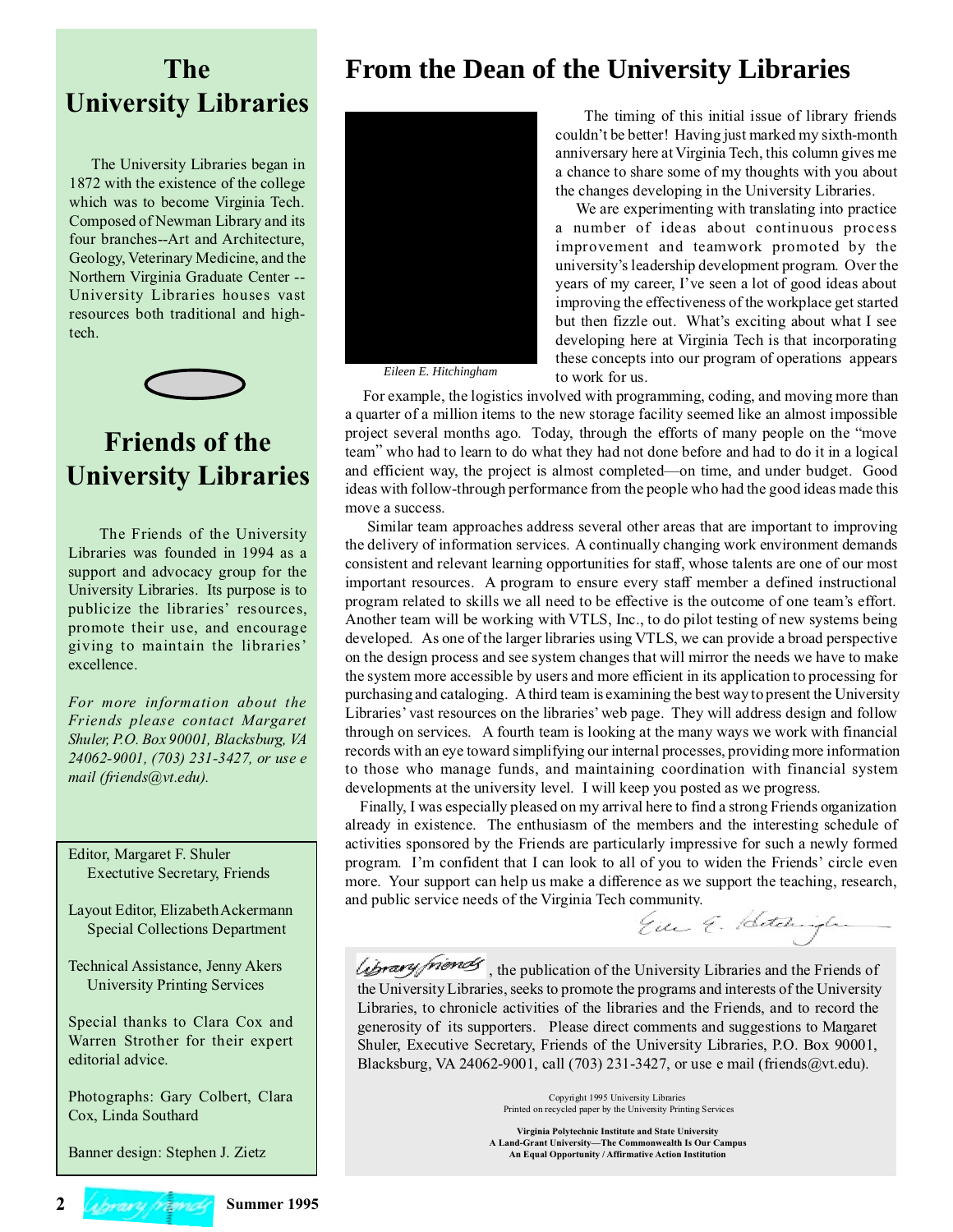# **Keeping up with** *Scholarly Communications*

Virginia Tech's Scholarly Communications Project, established in 1989, publishes over a dozen electronic journals, newspapers, and other Internet resources. The project experiments in scholarly communications by working with faculty and staff to create new Internet resources and by digitizing various traditional library resources.

 Experimentation has led to the availability of electronic theses and dissertations and to Electronic Reserves, the Internet version of the library's Reserve Desk. These exploratory efforts resulted in extensions of copyright law and fair use guidelines into an electronic information environment. The Scholarly Communications Project provides not only the university community, but also the Commonwealth and the rest of the world with access to unique library resources through the Internet.

 In May 1995 the University Libraries, Scholarly Communications, and the English Department opened the Center for Textual and Editorial Studies in Newman Library. The center is designed to improve the theory and methodology of textual study through editing and producing text in traditional and electronic formats. VIVA (Virtual Library of Virginia) is another source of experimentation in access to Internet library resources for the benefit of all Virginians by Virginia Tech and the other doctoral granting institutions in the Commonwealth.

 These and other Internet library resources, including VTLS, are accessible to University Libraries clients on campus through a wide-ranging variety of equipment including the VTLS Network Stations and InfoStations. Several Network Stations are currently available to the public. The InfoStations support the live link between the bibliographic record and Internet resources such as the Scholarly Communications publications and experiments including electronic journals, theses, image collections, and electronic reserve.

*Gail McMillan and Don Kenney*

## **Need Directions on the Information Highway?**

 **In-house and off-site users may find the University Libraries on the Internet at ULIS (University Libraries Information System) when they enter through the World Wide Web at http://vatech.lib.vt.edu. This stop is just one gateway into expanded services that also include:**

**\*Reference at http://refserver.lib.vt.edu/**

- **\*Special Collections at http://scholar2.lib.vt.edu/spechp.htm**
- **\*New Media Center at http://www.nmc.vt.edu/**
- **\*Scholarly Communications Project at http://scholar.lib.vt.edu/**
- **\*Friends of the University Libraries at http://www.lib.vt.edu/friends/**

---------------------

## **News...News...News...**

Gail McMillan, Director of Scholarly Communications, has been appointed head of the Special Collections Department effective July 1, 1995. She will remain Director of Scholarly Communications in addition to her new duties in Special Collections.

## **University Libraries Share Treasures . . .**

**Discovery Works**, the children's science museum in Radford, Virginia, recently exhibited a variety of artifacts from the Michael Collins Collection, part of the *Archive of American Aerospace Exploration*. The display included medals, a sunscreen from the Gemini capsule, the joystick from a fighter aircraft, and other articles related to Collins's career as a pilot and astronaut.

*Kunsthalle Wein* in Vienna, Austria, is holding an exhibit entitled "Visions and Exiles," which is a survey of works by architects who emigrated from Austria to the United States between 1911 and 1941. On loan from the *International Archive of Women in Architecture* is the work of Austrian architect Liane Zimbler. Zimbler, fled Austria after the Nazi takeover and settled in Los Angeles, where she continued to work. The drawings and items displayed are almost exclusively private residences, apartments and houses (including one roof garden), and include works completed in Austria as well as California.

**Brandywine River Museum** of Chadds Ford, Pennsylvania, has organized a major exhibition entitled "N.C. Wyeth: Experiment and Invention 1925-1935." The exhibit includes approximately twenty-five large paintings produced by N.C. Wyeth from the mid-1920's to the mid-1930's, many of which have not been shown in over half a century. Wyeth's *Pennsylvania Barn*, housed in the Special Collections Department of Newman Library, is considered essential to the undertaking which will examine a period when the artist experimented with styles and subject matter in response to the constraints of illustration and other influences. The painting, a gift of Friends members Mr. and Mrs. R.C. Dorey, Jr., is on loan for this unique exhibition which will continue through September 4, 1995.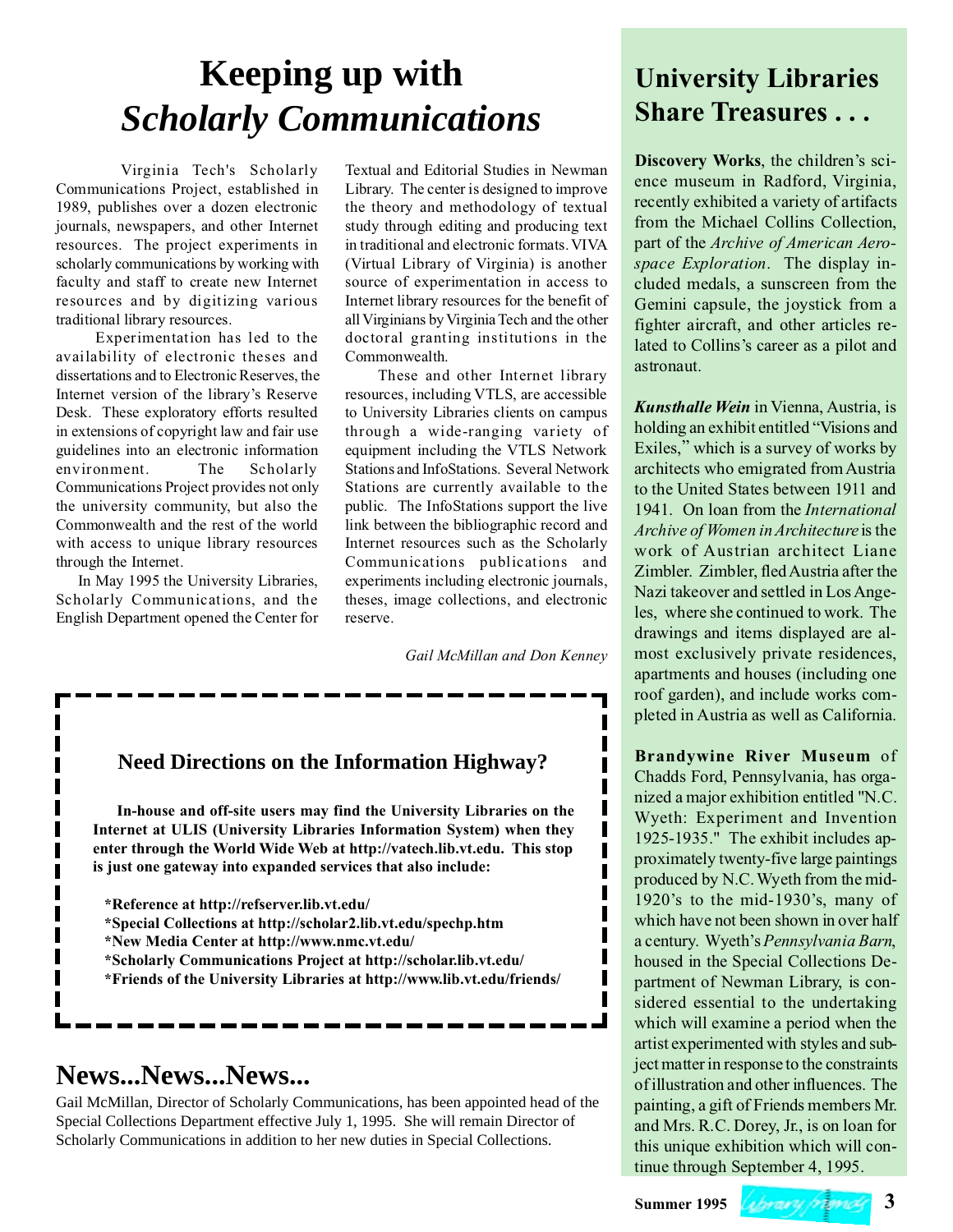

*J. Philip Alexander James Atkinson William Atkinson, Jr. Eva M. Bailey Dave Beach Mr. and Mrs. Samuel G. Bickford Elden E. Billings Felicia M. Briscoe Phil Buchanan Velda B. Burkhart Mr. and Mrs. Hugh Campbell Polly Carder Patrick W. Carlton Mr. and Mrs. Gene Carson Clara B. Cox Cecil S. Cummins Mr. and Mrs. W.M. Deemer Louisa G. Dekker Mr. and Mrs. R. C. Dorey, Jr. J. Kaaz Doyle John W. Dumont Rhea Ebbert Norris E. Edgerton Mr. and Mrs. Greer Elliott Joanne Eustis Mary Louise Fensom Preston Frazer Harold W. Gale Bobby G. Gentry Mr. and Mrs. E.B. Hale Jeanette Hamlin Laura Harper Eileen Hitchingham Ella T. Hobbs Anthony Howarth Louis E. Howe Elizabeth Baily Johnson Patricia Givens Johnson Ed Johnson Mr. and Mrs. James F. Johnson George P. Johnston Mary T. Johnston Don Kenney Bea King Jeffrey T. Lashbrook Mary Elizabeth Linden Mr. and Mrs. Harlan Little Mr. and Mrs. Daniel D. Ludwig Dawn A. Maneval Doug Martin*

# **We hope to share that history through these**<br> **Mentropology Experience of the university** "is what De Lewis 1" **The Friends of the University Libraries already**

"The heart of the university," is what Dr. James I."Bud" Robertson, Jr., called the University Libraries in his address to an enthusiastic audience of Friends of the University Libraries last fall. The address was part of the inaugural Friends Fall Festivities held September 24, 1994, at the Donaldson Brown Hotel and Conference Center to honor special patrons of the University Libraries, Elden E. "Josh" Billings for his gift of the Billings Civil War Collection and Mr. and Mrs. R.C. "Bob" Dorey, Jr., for their gift of N.C. Wyeth's painting *Pennsylvania Barn***.**



*Bud Robertson (l.), Friends Chair, and Lon Savage, Co-Chair, take up the reigns of leadership,succeeding Co-Chairs of the Founding Committee, Frances M.H. Russell (l.) and Louisa Dekker.*

*Pre-World War II Thanksgiving at V.P.I.* by Col Harry Temple marks publication of the first Friends' holiday keepsake.



*Dean Hitchingham welcomed by Friends, (l. to r.) Warren Strother, Mary Elizabeth Linden, Donna Ludwig, Libby and James McCann.*

Friends greet the new Dean of University Libraries, Eileen Hitchingham, at a reception in her honor in February. Dean Hitchingham comes to Virginia Tech from Drexel University in Philidelphia where she was University Library Director.

> *Dean Hitchingham (l.) and Margaret Shuler, Executive Secretary of the Friends, share a moment at cake cutting.*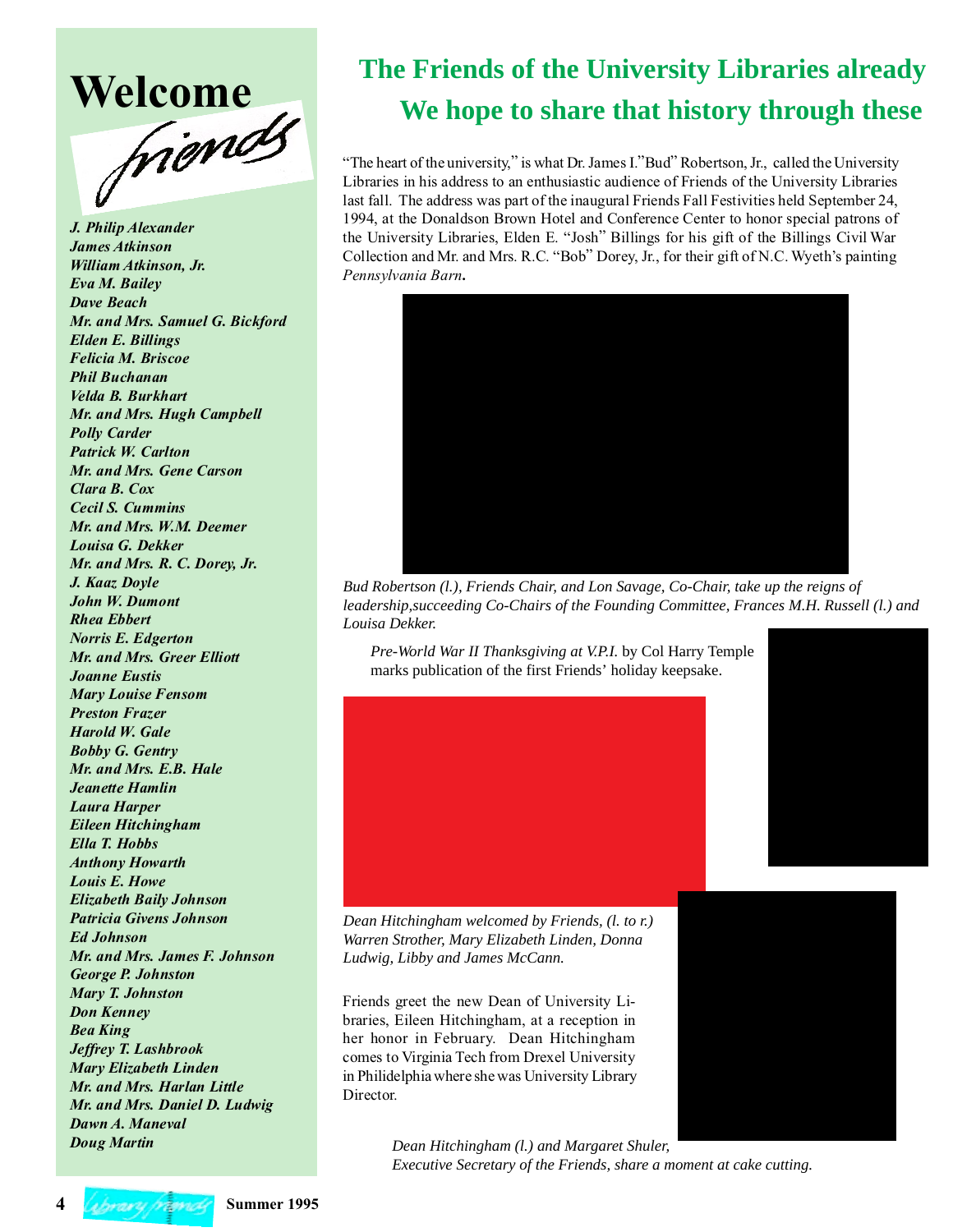# **mementos from the FRIENDS SCRAPBOOK. have a history rich in people and ideas.**



*Stephen Zietz, recieves a parting gift from the Friends.*

> Stephen Zietz, Head of Special Collections and faculty sponsor of the Friends has been appointed Director of the Redwood Library and Athenaeum in Newport, RI, leaving the Friends a legacy of knowledge, ideas, and enthusiasm.

> Special Collections was the setting for a reception in honor of patron Preston Frazer in March (story, p.6).



In honor of National Library Week, April 9-15, the Friends helped to sponsor *"River of Earth*: In Story and Song", featuring Appalachian author James Still and musician Randy Wilson, whose performances were the highlight of Appalachian Studies Week.

*Frazer surrounded by friends, (l. to r.) John Kline, Frazer, Rengin Holt, Lorenz Moser.*

*(l. to r.) Patrick Carlton, Ed Robinson, Dean Carter, Frazer.*



*Bud Robertson, author McMullen, and Harry Temple*

Friends celebrated the May publication of Glenn McMullen's book *A Surgeon with Stonewall Jackson: The Civil War Letters of Dr. Harvey Black* (story, p.7).

*Dorothy Bodell, Friends Hospitality Chair, presides over the punchbowl at McMullen reception.*



*Col. and Mrs. J.H. McCann Robert W. McCartney Mr. and Mrs. Ralph McCoy William S. McEver Mr. and Mrs. Howard R. McManus Gail M. McMillan Glenn L. McMullen Peggy Meszaros Paul Metz Charles Modlin H.P. Musser Marty O'Neill Marcus L. Oliver William L. Parker Beatrice Ann Porter Inez T. Ripley Mr. and Mrs. James I. Robertson, Jr. Mr. and Mrs. George E. Russell Lon Savage David A. Scott Michael Shomo Mr. and Mrs. Jim Shuler Mr. and Mrs. Robert E. Spencer Ronald M. Squyres Warren Strother Allan Suing Mr. and Mrs. W. H. Sutherland Susanne Sutherland Palmer C. Talbutt, Jr. Harry Temple James C. Thomas Kenneth Tuley Patricia Sue Wagner Sarah Weitzel Eric Wiedegreen Janice E. Woodard*

## *Gifts in memory of / given by:*

*G. Burke Johnston Marcus L. Oliver Bill O'Neill Marcus L. Oliver*

### *Gifts in honor of / given by:*

*James I. Robertson, Jr. Mr. & Mrs. Samuel G. Bickford Corps of Cadets Patrick W. Carlton*

## *Corporate Matching Gifts:*

*Sara Lee Corporation & Foundation TRW Foundation*

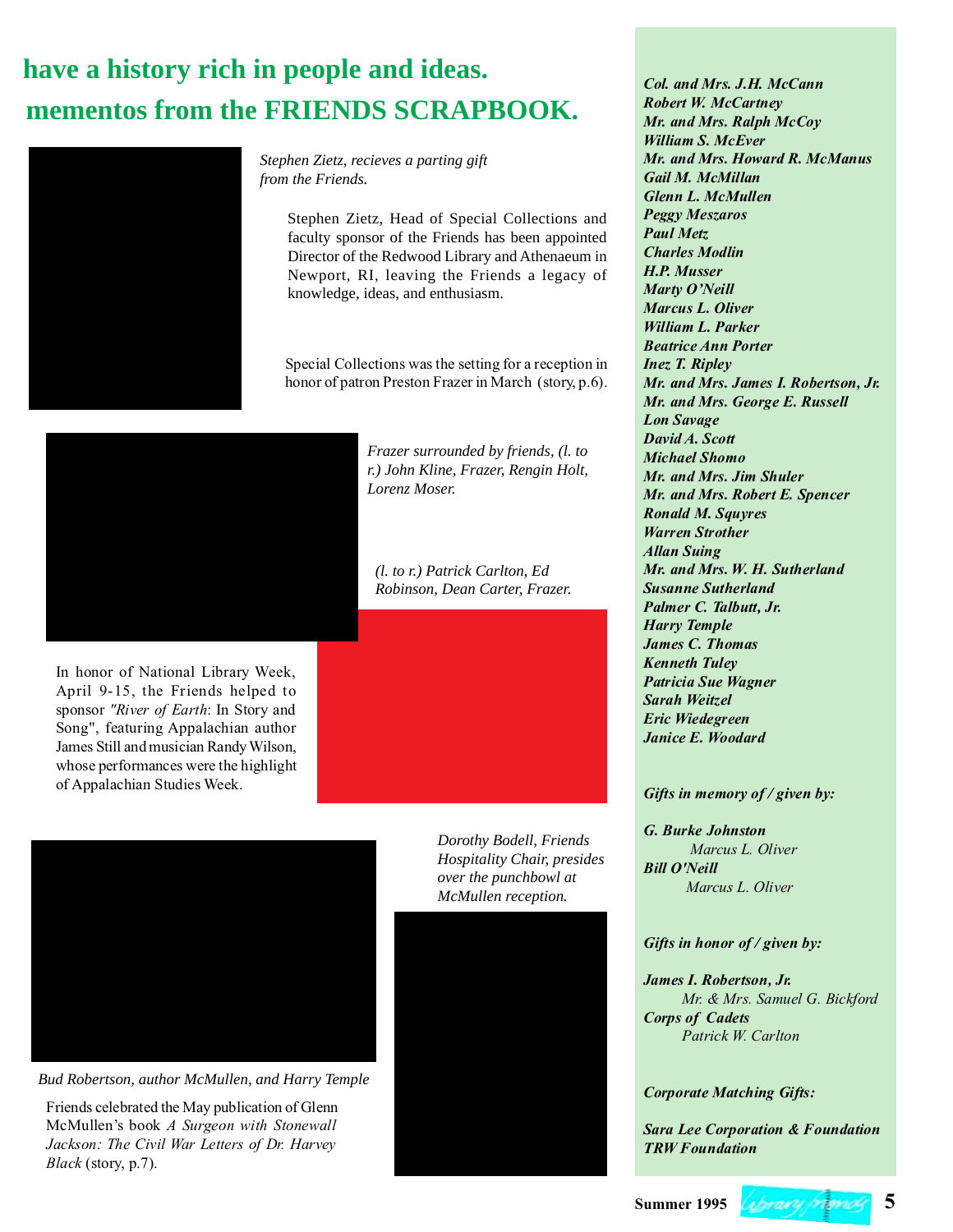# **Friends of the University Libraries**

## **Executive Committee**

Bud Robertson, Chair Lon Savage, Co-Chair Frances M. H. Russell, Past Chair

## **Steering Committee**

Dorothy Bodell Phil Buchanan Polly Carder Patrick Carlton Fran Carson Gene Carson Clara B. Cox Jeannette Hamlin Pat Givens Johnson Don Kenney Doug Martin Ralph McCoy Peggy Meszaros Charles Modlin Marty O'Neill Laura Katz Smith Warren Strother Harry Temple

**Executive Secretary** Margaret Shuler



## **Benefits of Membership**

\*Library priviledges

\*Receipt of *Library frames* 

\*Invitations to special lectures, exhibits, and other programs sponsored by the Friends

\*Association with others who are interested in seeing the University Libraries continue leadership in documenting and disseminating our historical, technical, artistic, and cultural heritage and who celebrate and encourage those who contribute tangible support

# **Friends Honor Preston Frazer**

Blacksburg artist Preston Frazer was recognized this spring at a reception in his honor given by the Friends of the University Libraries. The event began with the skirl of the bagpipes of Professor Ed Robinson, who piped Frazer and his friends to the event held in the Special Collections reading room of Newman Library.

 Frazer, who served as professor of life drawing at Virginia Tech for 35 years, was praised by master of ceremonies Lon Savage for "years of devoted and distinguished service on the faculty, as an invaluable contributor to our community, and as a patron and benefactor." Savage thanked Frazer for contributing his own art and the

art of others to the university, including a painting of Einstein which, Savage said, "is one of the few done from life—this one by noted German artist Max Westfield."

 Frazer's works have been published in several books and exhibited at the Corcoran Gallery in Washington, D.C., Honolulu Academy of Fine Arts, the Oriental Institute, University of Chicago, Harvard, and the University of Tennessee at Nashville. The reception featured a Frazer Exhibition showcasing drawings from Special Collections as well as works on loan from the private collections of Robert Miller and Rengin Holt.



*(l. to r.) Michael Grandstaff, II; Mike Grandstaff, Sr.; Preston Frazer; Mac Favrao.*

 **Welcome from University Libraries Access Services**. As a Friend, your yearly donation of twenty-five dollars or more entitles you to benefits and privileges which include use of the vast resources of the University Libraries. The Friends Borrower Identification Card is **valid from January through December** and allows patrons the following use of library materials:

\* You may check out fifty books at any one time for a period of thirty days

\* Renewals can be made by telephone up to four times

\* Books must be checked out in person; however, they may be returned by mail or at any branch of the University Libraries (Newman Library, Art and Architecture, Geology, Veterinary Medicine, and the Northern Virginia Graduate Center)

 There is a fine for overdue books, ten cents a day per book (maximum of ten dollars per book) with a five-day grace period, and all books are subject to recall by others.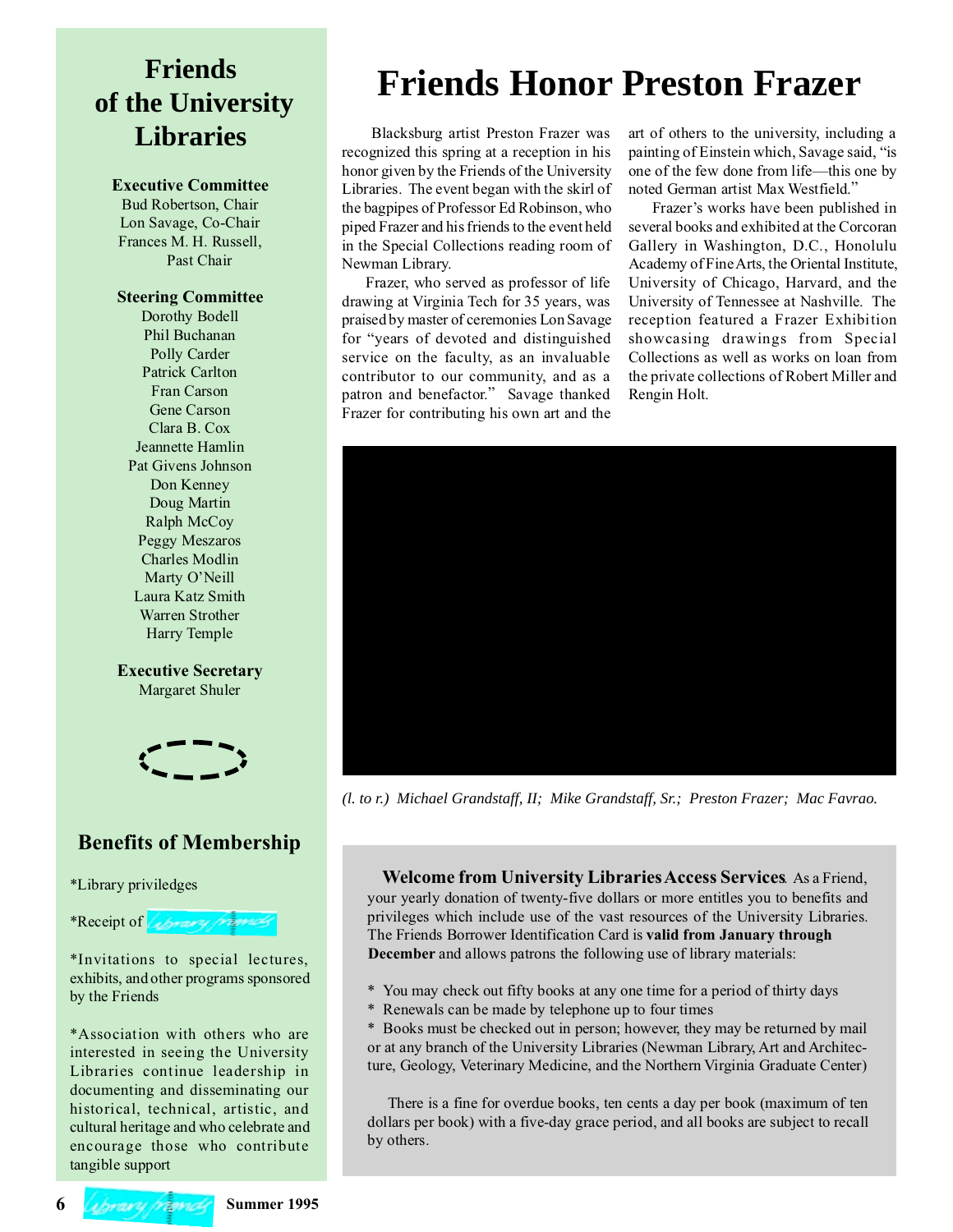## **UPCOMING EVENT -September 9, 1995**

**Friends to Recognize Gift of Marshak Papers**

 **University Libraries patron Ruth E. Marshak, Ann M. Rothstein, and Stephen Marshak will be guests of honor at a reception and luncheon to be given by the Friends of the University Libraries. The September 9 event to be held at the Donaldson Brown Hotel and Conference Center will express appreciation for the gift to the University Libraries of the Robert E. Marshak Papers. George Collins, University Distinguished Professor Emeritus of Physics, and Luke Mo, Professor of Physics, will be the featured speakers.**



*Glenn McMullen with portrait of Dr. Harvey Black*

# **Author McMullen Guest of Friends**

Glenn McMullen, author of the recently published *A Surgeon with Stonewall Jackson: The Civil War Letters of Dr. Harvey Black*, was guest of the Friends of the University Libraries at a reception, lecture, and book signing in his honor. The event was held May 20 at the University Volume II Bookstore. Dr. James I. "Bud" Robertson, Jr., Civil War historian and Friends Chair, welcomed a large and enthusiastic party, including Friends members and many descendants of Dr. Harvey Black.

 Dr. Harvey Black, grandson of one of the founders of Blacksburg, Virginia, served as surgeon of the Fourth Virginia Regiment, as Stonewall Brigade surgeon, and as surgeon in charge of the Second Corps Field Hospital of the Army of Northern Virginia. Literate and perceptive, Black had interesting things to say about figures like Stonewall Jackson, Robert E. Lee, Jubal Early, and Thomas Rosser. In addition to

Harvey Black's letters, the book contains three letters of his wife Mollie, all that have survived. The letters poignantly reveal the trials Southern women faced during the war, fending for themselves and their families.

 Author McMullen, formerly head of Special Collections at Virginia Tech, is head of the Special Collections Department at the Iowa State University Library. He has a BA in Philosophy, an MA in History, and an MLS in Library Science, all from Louisiana State University in Baton Rouge. His publications include articles on Civil War history, railroad history, and the history of libraries.

 *The Friends acknowledge with appreciation the gift from Glenn McMullen of royalties from the day's sales to the University Libraries to enhance and preserve the Civil War Collection.* All available copies were sold on the day of the event; the book has since been restocked and is available.

## **From the University Archive**

*Tamara Kennelly, University Archivist*

 The history of the university finds a repository in the University Archive, which lasts from generation to generation and serves as a constant resource for students, alumni, and researchers alike. Its myriad treasures depicting student life, sports, and various aspects of university history are often displayed, revealing the richness of experience that is our history. The **University Archive actively seeks additions** to its trove, the breadth of which is reflected in the variety of gifts acknowledged below.

 *The University Libraries wish to thank all those whose generous gifts help to preserve the university's heritage. These donors include:*

**William Atkinson, Jr.** *Sports-related material*

**Carrie Tate Ayler, Manley H. Ayler, and Louise A. Montague** *1886 parchment diploma*

## **Rosemary Powley Cole**

*Dance Card Collection and other university memorabilia*

## **Robert A. Creech**

*Watercolor lithographs and other university-related material*

**William M. Deemer** *Copies of* The Gray Jacket

## **Jeanette Hamlin**

*Items relating to the university and local history, including phonograph records*

### **Ivis Hutcheson**

*Personal papers of John R. Hutcheson, President of V.P.I., 1945-47*

### **D. Lyle Kinnear**

*Scrapbooks of university-related material*

### **Doug Martin**

*Correspondence and ledgers relating to the university and local history*

## **Margaret Preston Moore**

*Land grant to William Preston signed by King George III*

### **John W. Sample, III**

*University memorabilia: photographs, cabinet cards,* cartes de visites*, 1898 and 1900 commencement programs*

### **Col. Harry D. Temple**

*Tapes of Virginia Tech music, scrapbooks, photographs, and memorabilia*